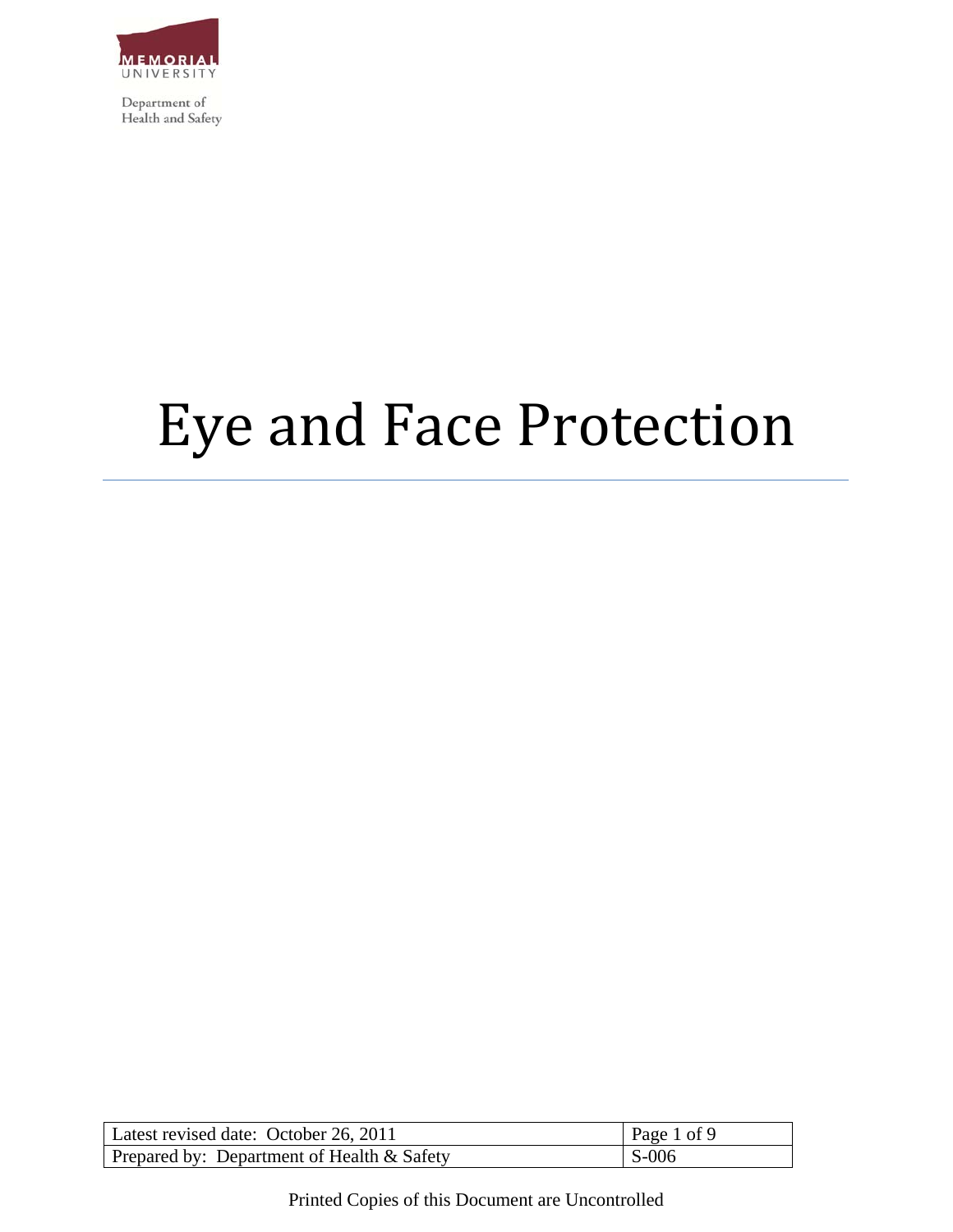

Health and Safety

## **1.0 Introduction**

Eye protection shall be worn wherever an individual is exposed to the threat of eye injury from contact with sharp, blunt, or moving particles, or hazardous substances. This policy applies to all employees, faculty, students, contractors, and visitors who may be exposed to a risk of eye injury while on University premises, whether owned or leased. For construction sites, the use of eye protection is mandatory during all times and in all locations of the construction site.

# **2.0 Eye and Face Protection Options**

# **2.1 Spectacle Type Safety Glasses**

- 2.1.1 Safety glasses have lenses that are impact resistant and frames that are far stronger than those of regular eyeglasses. "Plano" (non-prescription) or prescription safety glasses (for those who need corrective lenses) with permanently attached sideshields must be worn by those who require protection against flying particles. Safety glasses must comply with CSA Standard Z94.3.
- 2.1.2 Safety glasses come in a variety of lens materials, shades and tints. Lens materials include polycarbonate, plastic or glass, each of which varies in strength, impact resistance, scratch resistance, and weight. It should be noted that current glass material lenses are unlikely to meet the impact requirements of CSA Standard Z94.3.
- 2.1.3 Regular eyeglasses must not be used in place of protective eyewear. Safety goggles must be worn over regular eyeglasses to protect against potential eye hazards. Alternatively, prescription safety glasses may be used.

### **2.2 Safety Goggles**

- 2.2.1 Safety goggles offer greater eye protection than safety glasses by providing a secure shield around the entire eye area to protect against hazards coming from any direction.
- 2.2.2 Safety goggles are impact resistant and must meet the requirements of CSA Standard Z94.3. Like safety glasses, they are available in a variety of tints and shades.
- 2.2.3 Safety goggles may have direct or indirect ventilation to protect against fogging. Goggles with direct ventilation allow heat and humidity to dissipate, but do not protect against splash hazards. Goggles with indirect ventilation are designed to protect against dust and splash hazards.

| Latest revised date: October 26, 2011        | $\vert$ Page 2 of 9 |
|----------------------------------------------|---------------------|
| Prepared by: Department of Health $&$ Safety | $\vert$ S-006       |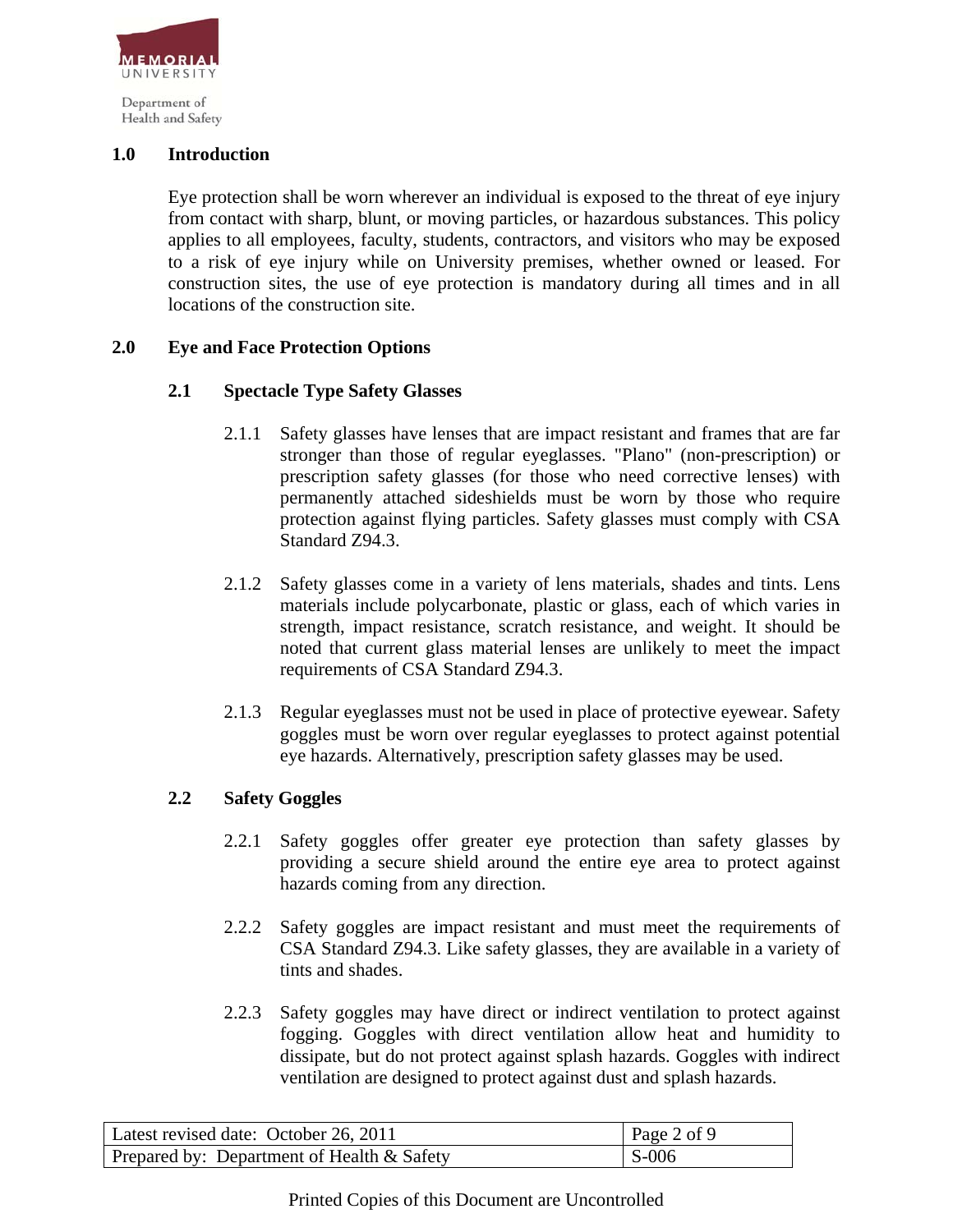

Health and Safety

# **2.3 Face Shields**

2.3.1 Face shields worn alone are not considered protective eyewear. They are designed to provide general protection to the face and the front of the neck. Full-face shields are often used to protect against chemicals or heat or glare hazards. Face shields do not fully enclose the eyes, and are to be used in conjunction with primary eye protectors such as safety glasses or goggles. All face shields will meet current CSA standards.

# **2.4 Welding Helmets**

2.4.1 Welding helmets are used when welding or working with molten materials. They are designed to provide protection to the face and the front of the neck from heat, glare, weld spatter, and impact hazards.

# **2.5 Specialty Filter Lenses**

2.5.1 Protective eyewear (i.e., goggles, helmets) equipped with appropriate filter lenses must be used to protect against harmful light or other rays; e.g. infrared, ultraviolet, laser light.

### **2.6 Contact Lenses in the Chemical Work Environment**

- 2.6.1 Current evidence indicates that the use of contact lenses in the workplace, on the whole, does not place the wearer at additional risk of eye injury. Situations in which the use of contact lenses have minimized or prevented injury far exceed those in which they might have increased or exacerbated injury. This has been attributed to some obvious advantages related to the use of contact lenses, including increased visual acuity and better fit of protective eyewear than with eyeglasses.
- 2.6.2 Concerns associated with an increased risk of eye injury due to chemical splash or the absorption and retention of gases and vapours by the contact lens materials have not been supported by scientific evidence or human experience. Although there are some chemicals that interact adversely with contact lens materials, there have been many more instances where the contact lenses have been shown to provide a barrier to chemicals. Based on existing evidence, it is reasonable to allow the use of contact lenses in certain chemical work environments. The decision of whether contact lenses can be worn in a specific lab will be a decision of the lab supervisor, in consultation with the Director of the Department of Health & Safety, based on the chemical hazards identified through an objective risk assessment, and available guidelines on the use or prohibited use of wearing contact lenses while working with select chemicals.

| Latest revised date: October 26, 2011         | Page 3 of 9 |
|-----------------------------------------------|-------------|
| Prepared by: Department of Health $\&$ Safety | $S-006$     |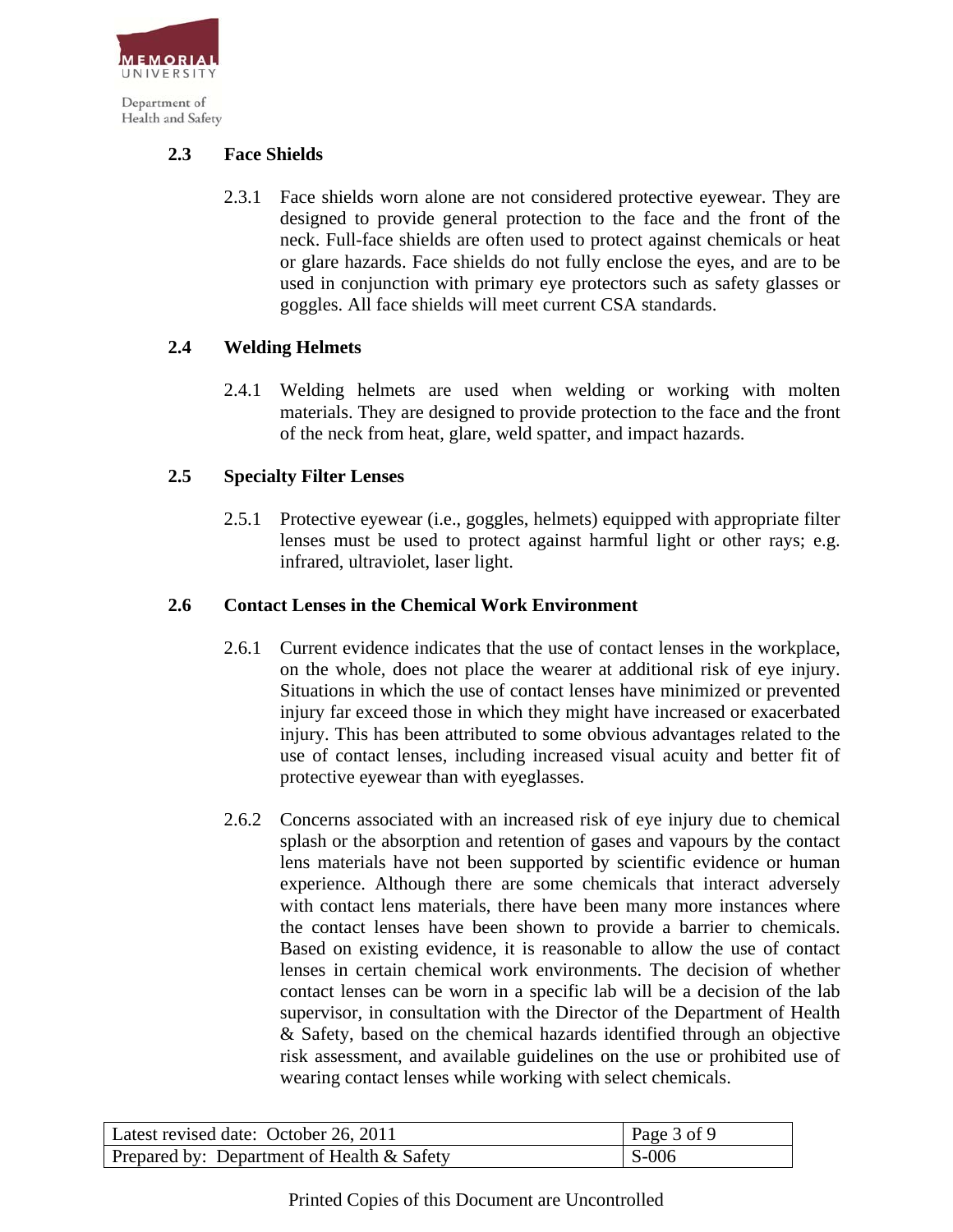

> 2.6.3 Contact lenses are not protective devices and must be used only in conjunction with appropriate protective eyewear in eye hazard areas (e.g., splash goggles must be worn in an environment where hazardous liquid chemicals are handled or used).

## **3.0 General Requirements for Eye Protection**

- 3.1 Any employee (Faculty, Staff, Student, Visitor or Contractor) working in an area where hazards exist due to flying objects or particles, harmful contacts, exposures such as glare, liquids, injurious radiation, and electrical flash, or a combination of these hazards will be required to wear eye protection.
- 3.2 Contact lenses or plastic lenses shall not be considered as eye protection. In certain applications, the use of contact lenses may be completely prohibited due to hazards associated with the wearing of these lenses. This determination will be made by the appropriate Department Head or supervisor.
- 3.3 The Director of the Department of Health & Safety will assist the Department Heads or supervisory personnel in determining the specific requirements of eye protection for work sites or academic courses.

#### **4.0 Responsibilities**

- 4.1 The University shall provide to an employee, (Faculty, Staff, or Student), at no expense to the employee, personal protective equipment suitable for the work to be performed.
- 4.2 If an employee's (Faculty, Staff, or Student) vision requires the use of corrective lenses and is required by this policy to use eye protection, the cost for these safety glasses shall be determined by the current collective bargaining agreement.
- 4.3 Employees shall use all eye protective equipment provided by the University. Employees who fail to wear required eye protective equipment will be subject to appropriate disciplinary action. Supervisors are responsible for ensuring that all employees wear personal protective equipment suitable for each assignment.
- 4.4 Supervisors will ensure that each work area where eye protection is required is adequately posted with advisory signs indicating that eye protection is required. Supervisors will ensure that each employee or visitor complies with the requirements of this policy.
- 4.5 Supervisors will ensure that an adequate supply of approved eye protection for a particular work area is on hand at all times. Visitor's eye protection must be disposable or capable of withstanding sanitizing.

| Latest revised date: October 26, 2011      | $\vert$ Page 4 of 9 |
|--------------------------------------------|---------------------|
| Prepared by: Department of Health & Safety | $S-006$             |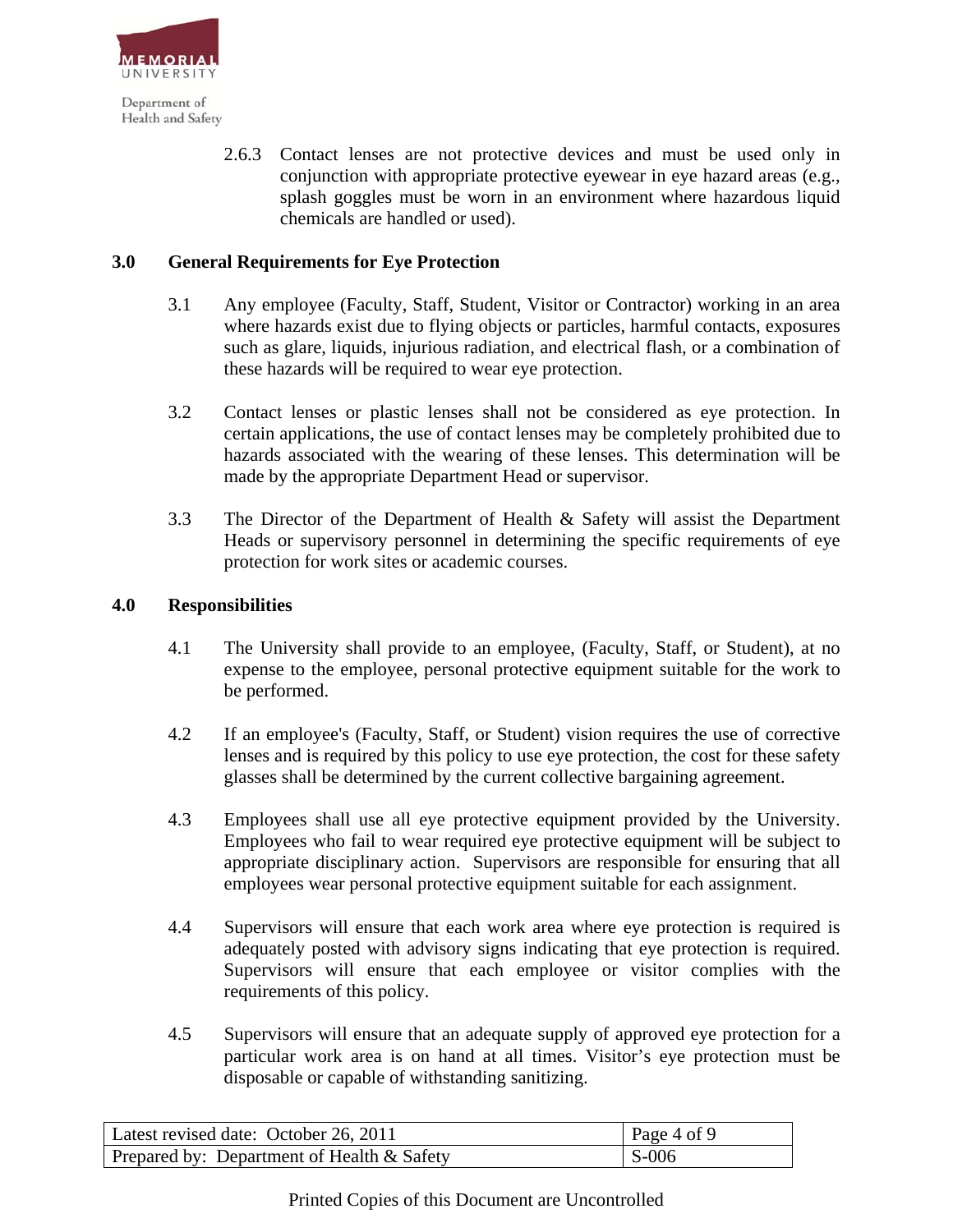

**5.0 Students** 

- 5.1 The type of eye protection required in a student laboratory or activity is to be determined by the course instructor or activity supervisors. All eyewear to be worn by students in a laboratory will meet current CSA standards.
- 5.2 The protective eyewear requirements and expectations shall be written into student safety manuals, guidelines, or course content. Students shall be responsible for providing their own protective eyewear unless it is otherwise provided. Instructors and activity supervisors are responsible for enforcing this eye and face protection policy by behavioral observation, dialogue, and zero tolerance for noncompliance.
- 5.3 Students enrolled in lab courses, or other courses where hazards exist, will be required to wear the prescribed CSA approved eye protection.
- 5.4 Faculty members are responsible for ensuring that every student wears eye protection suitable for each course, as defined in the eye safety guidelines.
- 5.5 Faculty members will ensure that each classroom where eye protection is required is adequately posted with advisory signs indicating that eye protection is required. They will also ensure that each student or visitor complies with the requirements of this policy.

### **6.0 Availability of Eye Protection:**

- 6.1 Appropriate types of eye protection for employees of the University will be available through Central Stores.
- 6.2 Appropriate types of CSA approved eye protection for students enrolled in courses requiring eye protection will be available for purchase through the MUN Bookstore.
- 6.3 Users of eye and face protectors shall be instructed in the use, limitations, and maintenance of the eye protection and eyewear cleaning procedures. Supervisors shall facilitate this training as required.

### **7.0 Eye and Face Protection - Risk Assessments**

7.1 In order to assess the need for eye and face protection, the following steps shall be taken:

| Latest revised date: October 26, 2011      | Page 5 of 9             |
|--------------------------------------------|-------------------------|
| Prepared by: Department of Health & Safety | $\mathsf{S}\text{-}006$ |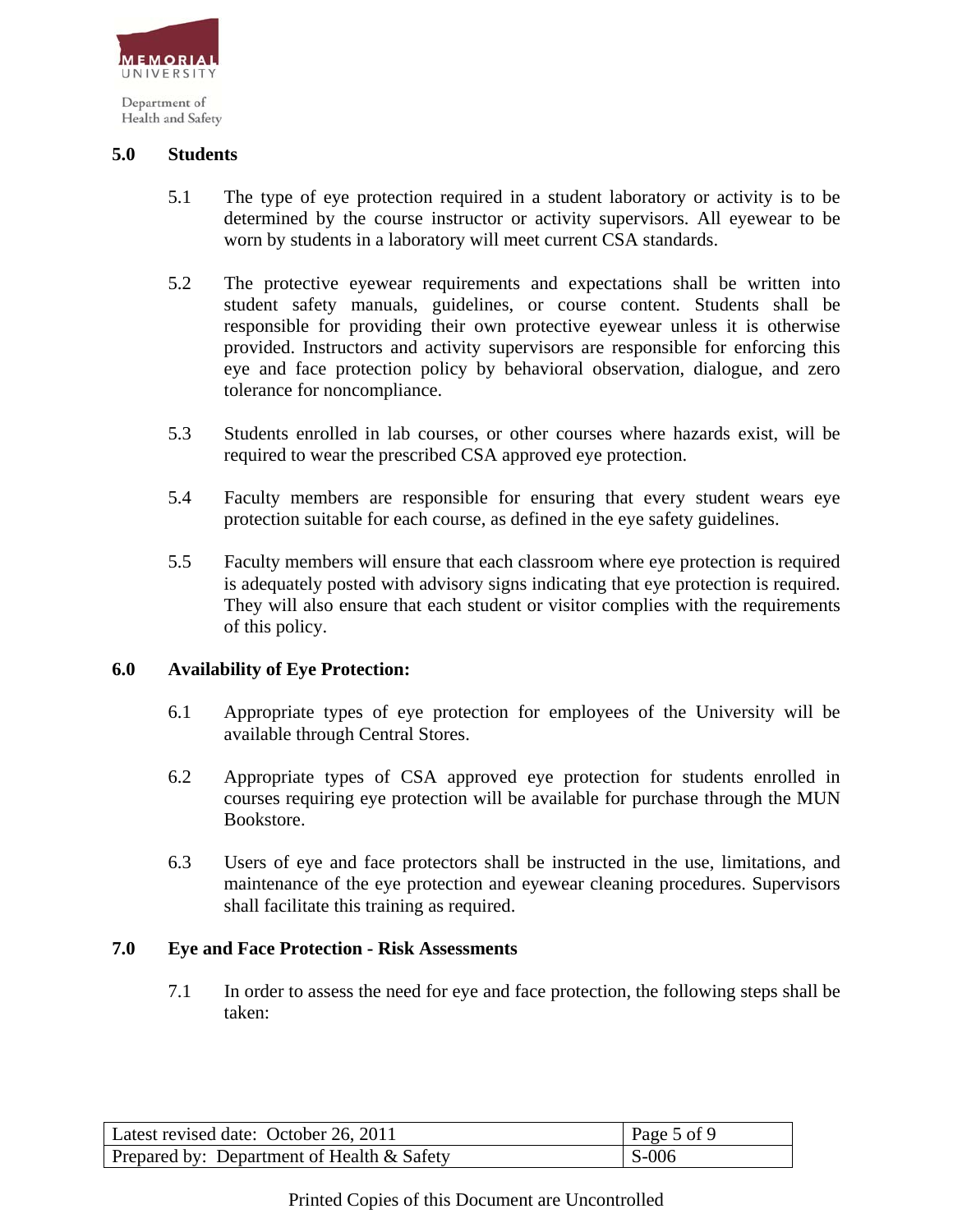

- 7.2 Conduct a walk-through survey of the workplace. The purpose of the survey is to identify hazards to the eyes and face. Consideration shall be given to the five basic hazard categories:
	- Impact
	- Heat
	- Chemical
	- Dust
	- Optical radiation
- 7.3 During the walk-through survey, be observant for:
	- Sources of motion
	- Sources of high temperatures
	- Types of chemical exposures
	- Sources of dust
	- Sources of optical radiation
	- Layout of workplace and location of co-workers
	- Electrical hazards
- 7.4 Following the walk-through survey, assess the hazards in the environment to properly select protective equipment for the eyes and face. Consider the possibility of exposure to several hazards simultaneously. Communicate eye and face protection requirements to all personnel. Reassess workplace hazards as conditions change.

| Latest revised date: October 26, 2011      | Page 6 of 9 |
|--------------------------------------------|-------------|
| Prepared by: Department of Health & Safety | $S-006$     |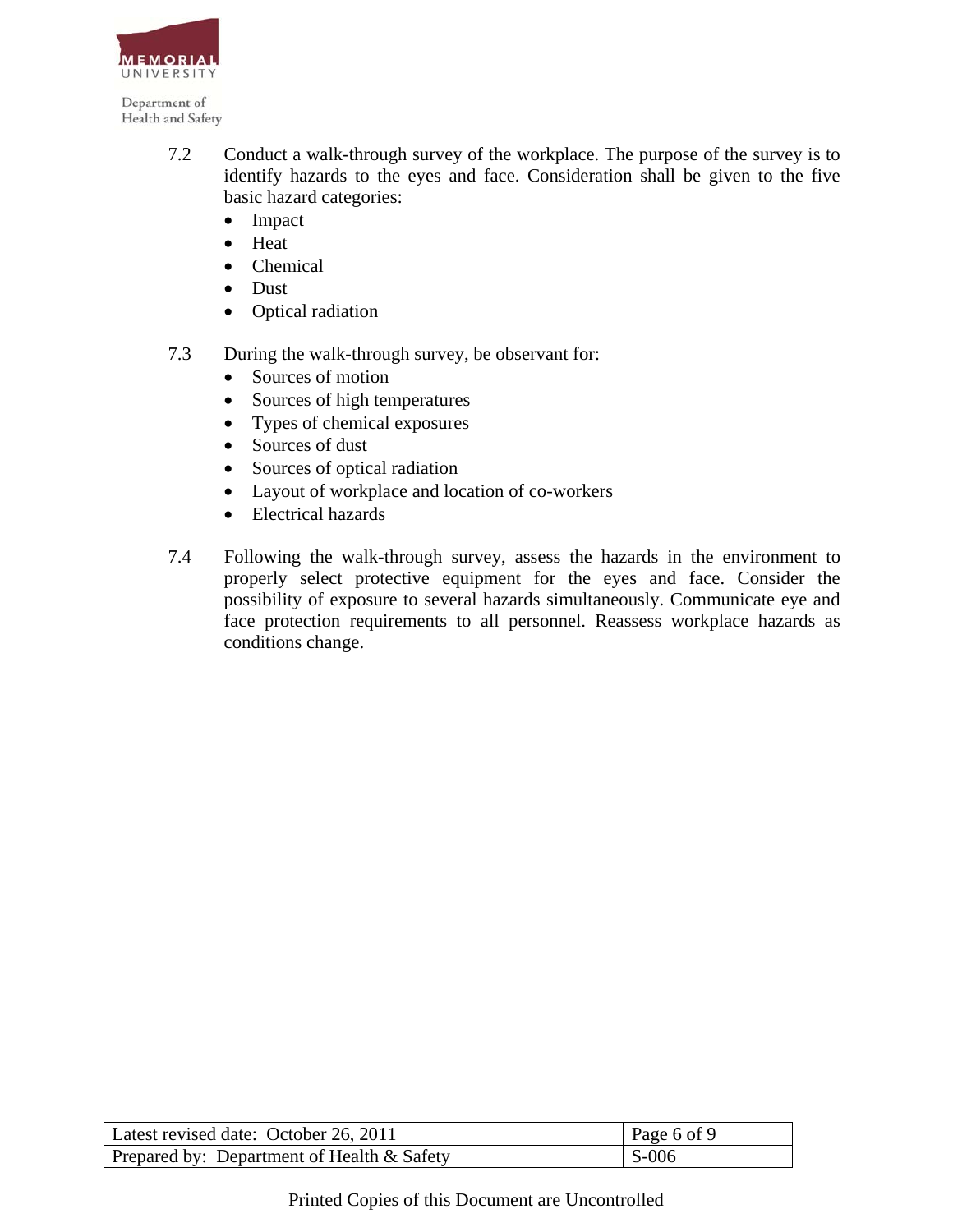

#### **Source** Assessment of Hazard Protection IMPACT - Chipping, grinding, machining, masonry work, woodworking, sawing, drilling, chiseling, powered fastening, riveting, and sanding. Flying fragments, objects, large chips, particles sand, dirt, etc. Safety glasses with side protection, goggles, face shields. See notes (1), (3), (5), (6), and (10). For severe exposure, use face shield. Hot Sparks. Face shields, goggles, safety glasses with side protection. HEAT - Furnace operations, pouring, casting, hot dipping, and welding. Splash from molten metals. For severe exposure, use face shield. See notes (1), (2), (3). High temperature exposure. Face shields worn over goggles. See notes (1), (2), (3). CHEMICALS - Acid and chemicals handling, degreasing, plating. Splash. Splash. Screen face shields, reflective face shields. See notes (1), (2), (3). Irritating mists. Goggles, eyecup and cover types. For severe exposure use face shield. See note (3), (11). Special-purpose goggles. DUST - Woodworking, buffing, general dusty conditions. Nuisance dust. Goggles, eyecup and cover types. See note (8). LIGHT and/or RADIATION Welding: Electric arc Optical radiation. Welding helmets or welding shields. Typical shades: 10-14. See notes (9), (12). Welding: Gas | Optical radiation. Welding goggles or welding face shield. Typical shades: gas welding 4-8, cutting 3-6, brazing 3-4. See note (9). Cutting, Torch Optical radiation. Safety glasses or welding face-shield.

### **Eye and Face Protection Selection Chart**

| Latest revised date: October 26, 2011         | Page 7 of 9 |
|-----------------------------------------------|-------------|
| Prepared by: Department of Health $\&$ Safety | $S-006$     |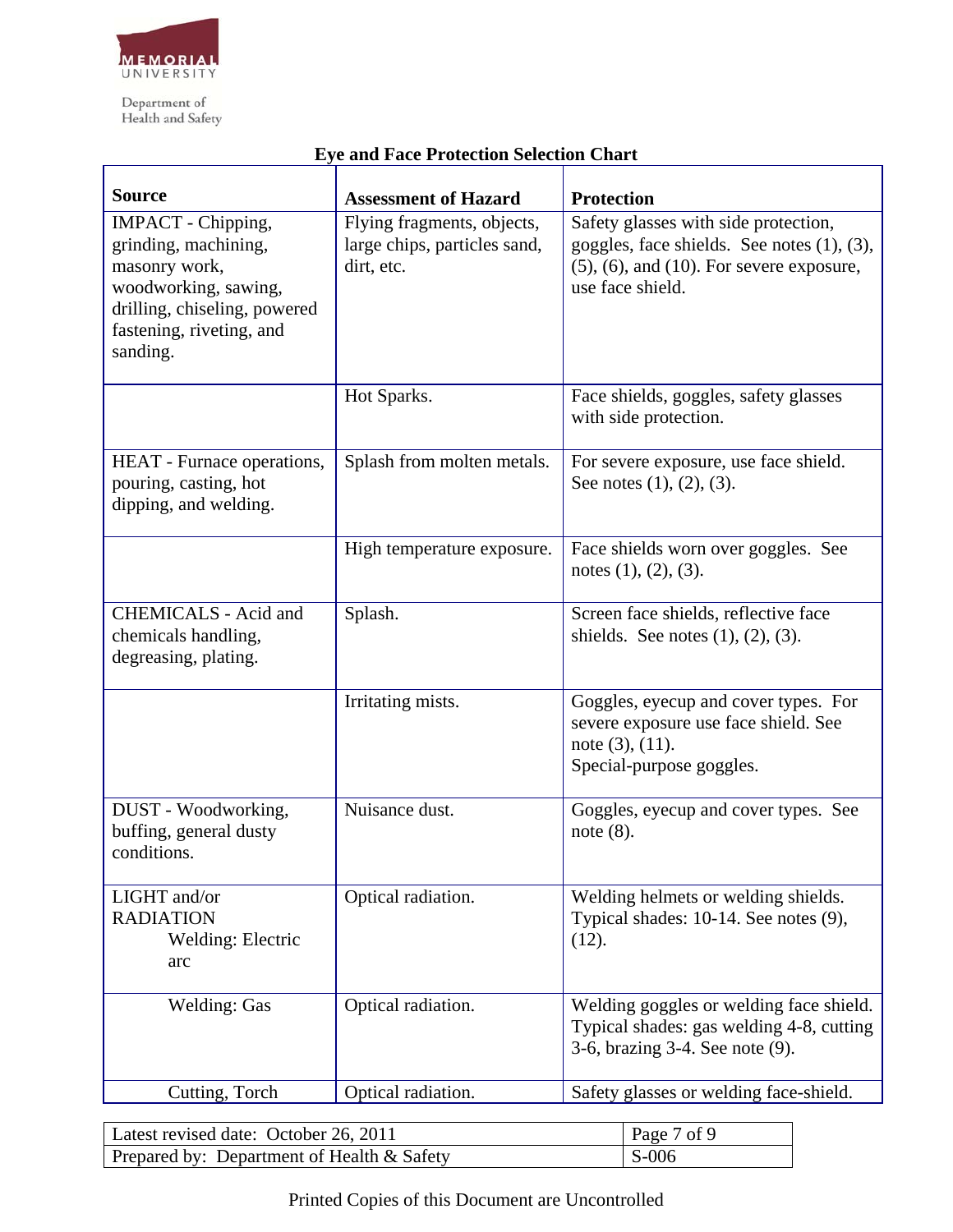

| <b>Source</b>     | <b>Assessment of Hazard</b> | <b>Protection</b>                                                                       |
|-------------------|-----------------------------|-----------------------------------------------------------------------------------------|
| brazing soldering |                             | Typical shades, $1.5-3$ . See notes $(3)$ , $(9)$ .                                     |
| Glare             | Poor vision.                | Safety glasses with shaded or special-<br>purpose lenses, as suitable. See notes<br>(9) |

# **Notes to Eye and Face Protection Selection Chart:**

- (1) Care should be taken to recognize the possibility of multiple exposures to a variety of hazards. Adequate protection against the highest level of each of the hazards must be provided. Protective devices do not provide unlimited protection, as PPE is simply a possible barrier against accident at contact with an energy source (i.e.; heat, light, electricity, dust, impact).
- (2) Operations involving heat may also involve light radiation. As required by the standard, protection from both hazards must be provided.
- (3) Face shields should **only** be worn over primary eye protection (safety glasses or goggles).
- (4) As required by the standard, filter lenses must meet the requirements for shade designations. Tinted and shaded lenses are not filter lenses unless they are marked or identified as such.
- (5) As required by the standard, persons whose vision requires the use of prescription (Rx) lenses must wear either protective devices fitted with prescription (Rx) lenses or protective devices designed to be worn over regular prescription (Rx) eyewear.
- (6) Wearers of contact lenses must also wear appropriate eye and face protection devices in a hazardous environment. It should be recognized that dusty and/or chemical environments might represent an additional hazard to contact lens wearers.
- (7) Caution must be exercised in the use of metal-framed protective eyewear in electrical hazard areas. Glasses constructed of conducting type metals are prohibited in performance of any live electrical work.
- (8) Atmospheric conditions and restricted ventilation of the protector can cause lenses to fog. Frequent cleaning may be necessary.
- (9) Welding helmets or face-shields should be used only over primary eye protection (safety glasses or goggles).

| Latest revised date: October 26, 2011      | Page 8 of 9 |
|--------------------------------------------|-------------|
| Prepared by: Department of Health & Safety | $S-006$     |